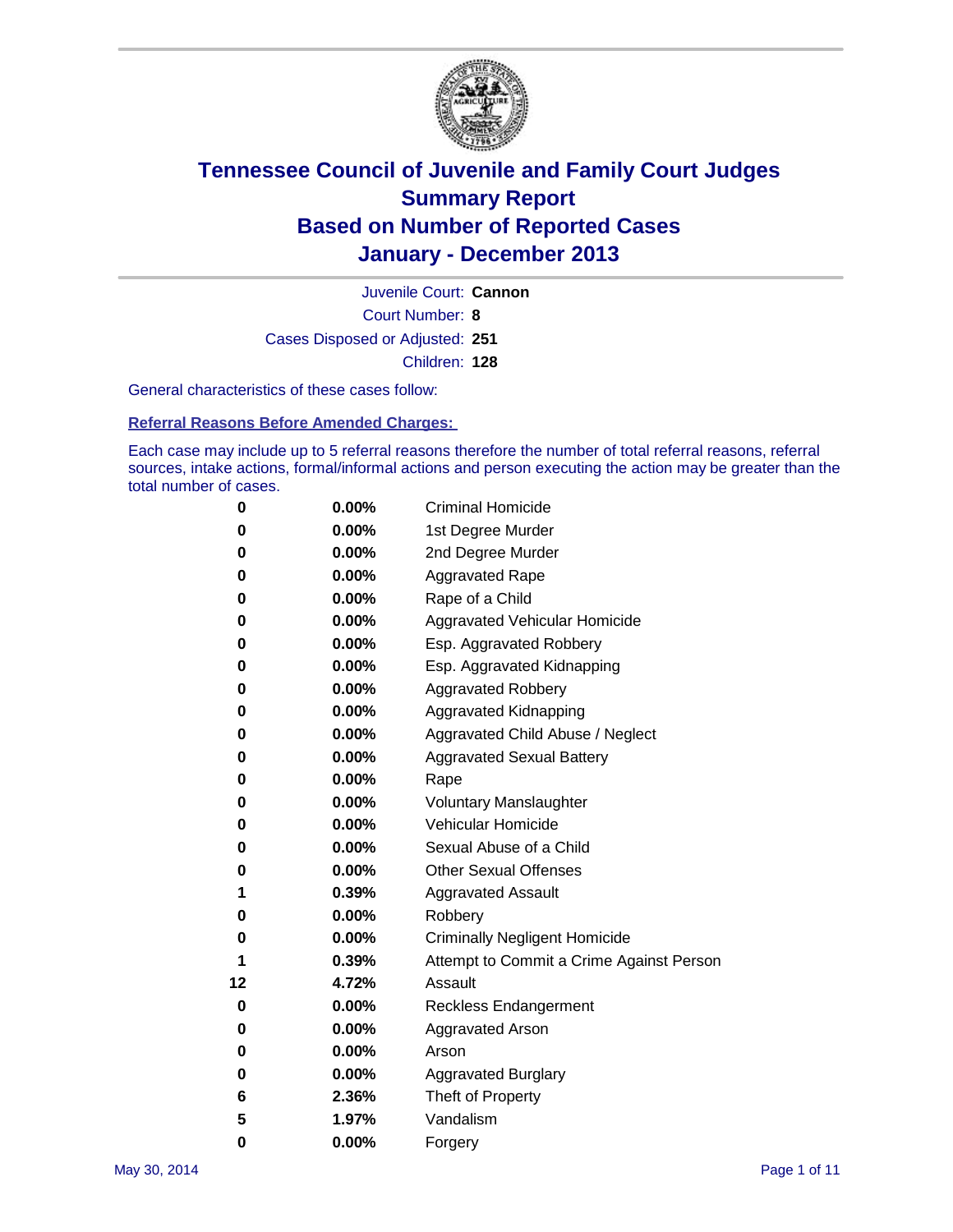

Court Number: **8** Juvenile Court: **Cannon** Cases Disposed or Adjusted: **251** Children: **128**

#### **Referral Reasons Before Amended Charges:**

Each case may include up to 5 referral reasons therefore the number of total referral reasons, referral sources, intake actions, formal/informal actions and person executing the action may be greater than the total number of cases.

| $\boldsymbol{0}$ | 0.00% | <b>Worthless Checks</b>                                     |
|------------------|-------|-------------------------------------------------------------|
| 0                | 0.00% | Illegal Possession / Fraudulent Use of Credit / Debit Cards |
| 3                | 1.18% | <b>Burglary</b>                                             |
| 1                | 0.39% | Unauthorized Use of a Vehicle                               |
| 0                | 0.00% | <b>Cruelty to Animals</b>                                   |
| 0                | 0.00% | Sale of Controlled Substances                               |
| 1                | 0.39% | <b>Other Drug Offenses</b>                                  |
| 9                | 3.54% | Possession of Controlled Substances                         |
| 0                | 0.00% | <b>Criminal Attempt</b>                                     |
| 4                | 1.57% | Carrying Weapons on School Property                         |
| 0                | 0.00% | Unlawful Carrying / Possession of a Weapon                  |
| 0                | 0.00% | <b>Evading Arrest</b>                                       |
| 0                | 0.00% | Escape                                                      |
| 0                | 0.00% | Driving Under Influence (DUI)                               |
| 2                | 0.79% | Possession / Consumption of Alcohol                         |
| 0                | 0.00% | Resisting Stop, Frisk, Halt, Arrest or Search               |
| 0                | 0.00% | <b>Aggravated Criminal Trespass</b>                         |
| 1                | 0.39% | Harassment                                                  |
| 0                | 0.00% | Failure to Appear                                           |
| 0                | 0.00% | Filing a False Police Report                                |
| 0                | 0.00% | Criminal Impersonation                                      |
| 3                | 1.18% | <b>Disorderly Conduct</b>                                   |
| 11               | 4.33% | <b>Criminal Trespass</b>                                    |
| 0                | 0.00% | <b>Public Intoxication</b>                                  |
| 0                | 0.00% | Gambling                                                    |
| 10               | 3.94% | Traffic                                                     |
| 0                | 0.00% | <b>Local Ordinances</b>                                     |
| 0                | 0.00% | Violation of Wildlife Regulations                           |
| 0                | 0.00% | Contempt of Court                                           |
| 15               | 5.91% | Violation of Probation                                      |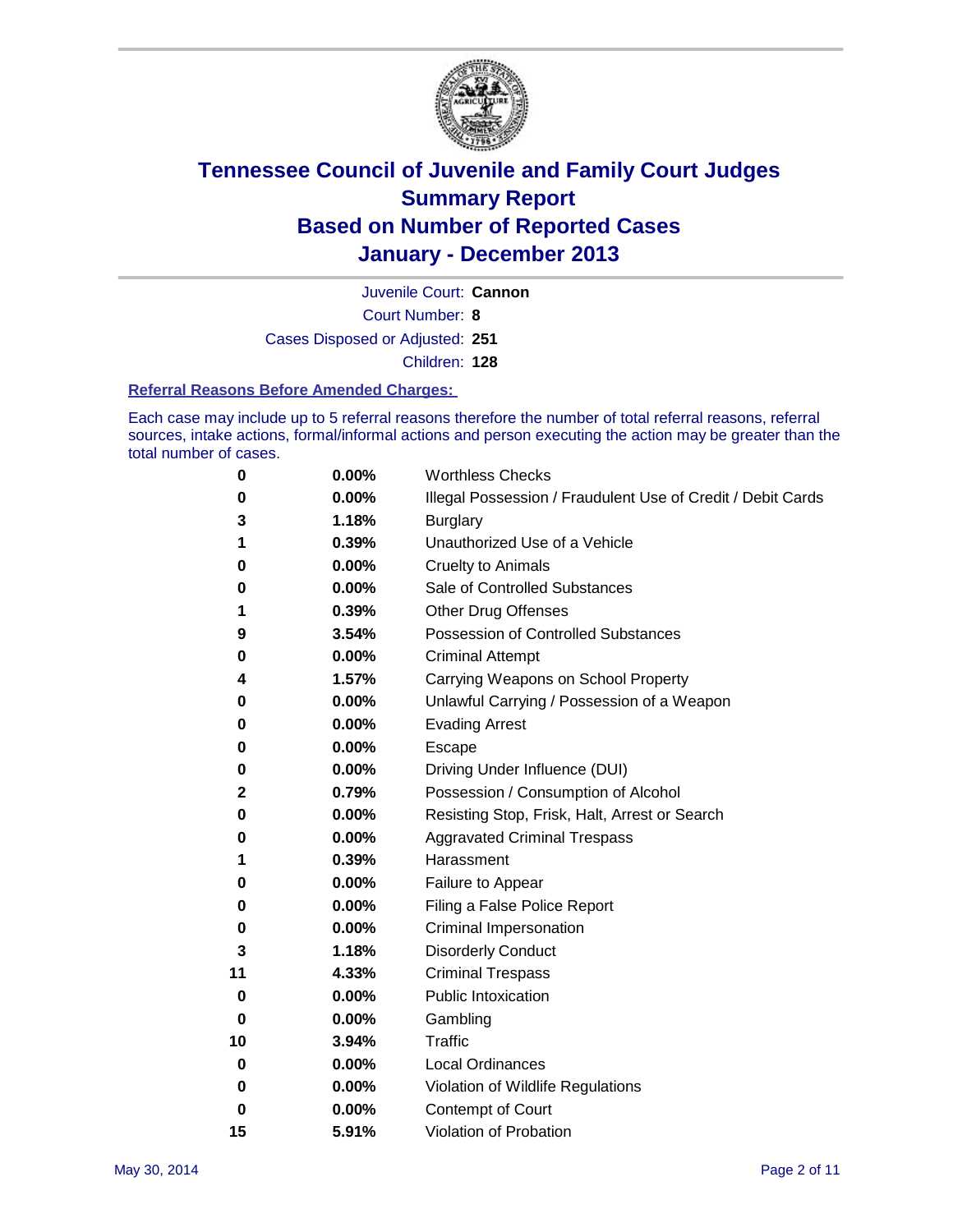

Court Number: **8** Juvenile Court: **Cannon** Cases Disposed or Adjusted: **251** Children: **128**

#### **Referral Reasons Before Amended Charges:**

Each case may include up to 5 referral reasons therefore the number of total referral reasons, referral sources, intake actions, formal/informal actions and person executing the action may be greater than the total number of cases.

| 0   | 0.00%   | Violation of Aftercare                 |
|-----|---------|----------------------------------------|
| 0   | 0.00%   | <b>Unruly Behavior</b>                 |
|     | 0.39%   | Truancy                                |
| 1   | 0.39%   | In-State Runaway                       |
| 0   | 0.00%   | Out-of-State Runaway                   |
| 9   | 3.54%   | Possession of Tobacco Products         |
| 0   | 0.00%   | Violation of a Valid Court Order       |
| 0   | 0.00%   | Violation of Curfew                    |
| 0   | 0.00%   | Sexually Abused Child                  |
| 0   | 0.00%   | <b>Physically Abused Child</b>         |
| 29  | 11.42%  | Dependency / Neglect                   |
| 4   | 1.57%   | <b>Termination of Parental Rights</b>  |
| 0   | 0.00%   | <b>Violation of Pretrial Diversion</b> |
| 0   | 0.00%   | Violation of Informal Adjustment       |
| 90  | 35.43%  | <b>Judicial Review</b>                 |
| 1   | 0.39%   | <b>Administrative Review</b>           |
| 24  | 9.45%   | <b>Foster Care Review</b>              |
| 6   | 2.36%   | Custody                                |
| 2   | 0.79%   | Visitation                             |
| 1   | 0.39%   | Paternity / Legitimation               |
| 1   | 0.39%   | <b>Child Support</b>                   |
| 0   | 0.00%   | <b>Request for Medical Treatment</b>   |
| 0   | 0.00%   | <b>Consent to Marry</b>                |
| 0   | 0.00%   | Other                                  |
| 254 | 100.00% | <b>Total Referrals</b>                 |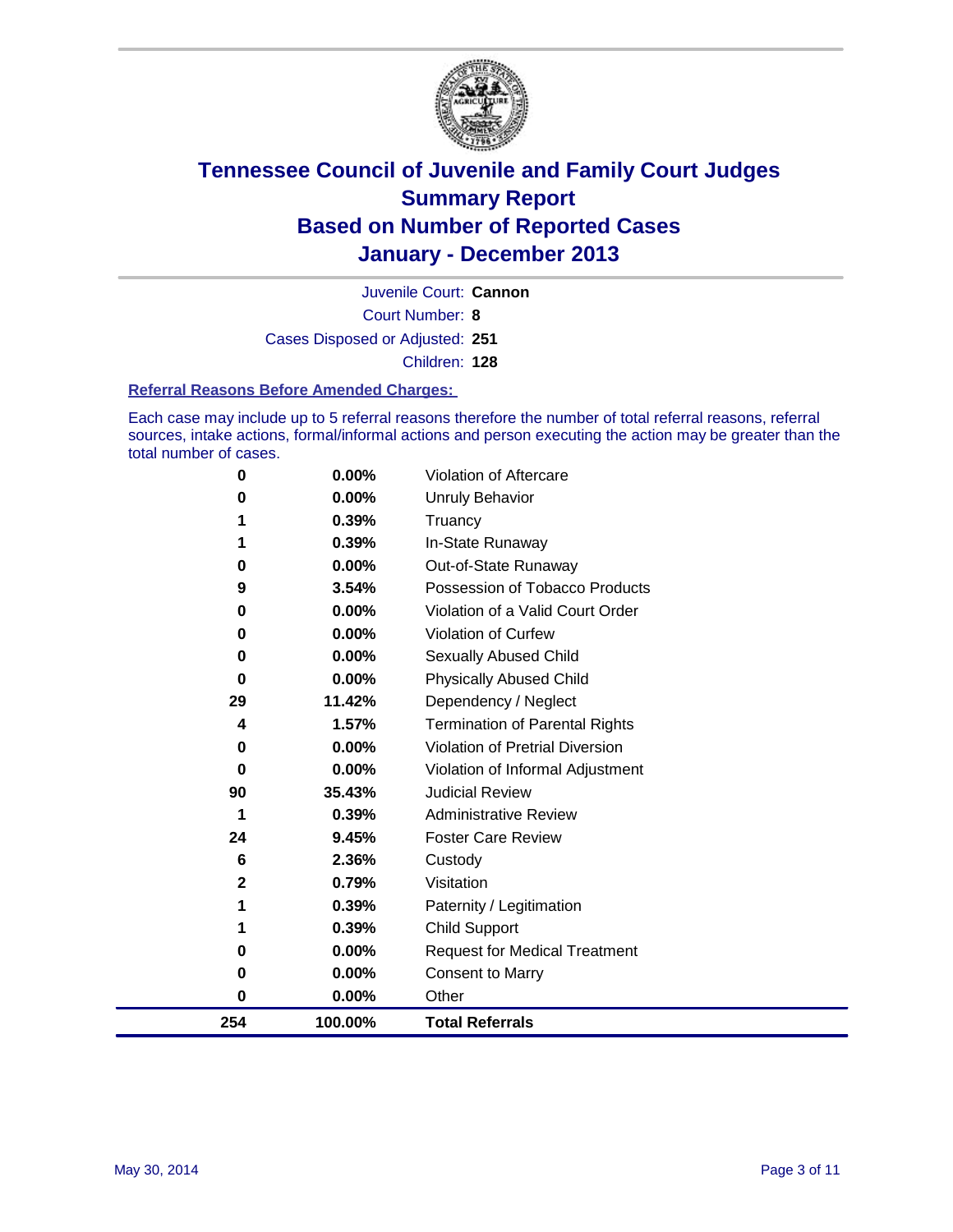

| Juvenile Court: Cannon          |               |                 |  |  |  |  |
|---------------------------------|---------------|-----------------|--|--|--|--|
| Court Number: 8                 |               |                 |  |  |  |  |
| Cases Disposed or Adjusted: 251 |               |                 |  |  |  |  |
|                                 | Children: 128 |                 |  |  |  |  |
| <b>Referral Sources: 1</b>      |               |                 |  |  |  |  |
| 61                              | 24.02%        | Law Enforcement |  |  |  |  |
| 11                              | 4.33%         | Parents         |  |  |  |  |
| 1.57%<br>Relatives<br>4         |               |                 |  |  |  |  |
| 0                               | $0.00\%$      | Self            |  |  |  |  |

| 254      | 100.00% | <b>Total Referral Sources</b>     |
|----------|---------|-----------------------------------|
| 0        | 0.00%   | Other                             |
| 0        | 0.00%   | Unknown                           |
| 0        | 0.00%   | Hospital                          |
| $\bf{0}$ | 0.00%   | Child & Parent                    |
| 5        | 1.97%   | Victim                            |
| 0        | 0.00%   | <b>Other Court</b>                |
| $\bf{0}$ | 0.00%   | Social Agency                     |
| 19       | 7.48%   | <b>Court Staff</b>                |
| $\bf{0}$ | 0.00%   | <b>District Attorney's Office</b> |
| 0        | 0.00%   | <b>Other State Department</b>     |
| 143      | 56.30%  | <b>DCS</b>                        |
| 0        | 0.00%   | <b>CSA</b>                        |
| 11       | 4.33%   | School                            |

### **Age of Child at Referral: 2**

| 0  | 0.00%  | <b>Unknown</b>     |
|----|--------|--------------------|
| 0  | 0.00%  | Ages 19 and Over   |
| 22 | 17.19% | Ages 17 through 18 |
| 32 | 25.00% | Ages 15 through 16 |
| 19 | 14.84% | Ages 13 through 14 |
| 5  | 3.91%  | Ages 11 through 12 |
| 50 | 39.06% | Ages 10 and Under  |
|    |        |                    |

<sup>1</sup> If different than number of Referral Reasons (254), verify accuracy of your court's data.

<sup>2</sup> One child could be counted in multiple categories, verify accuracy of your court's data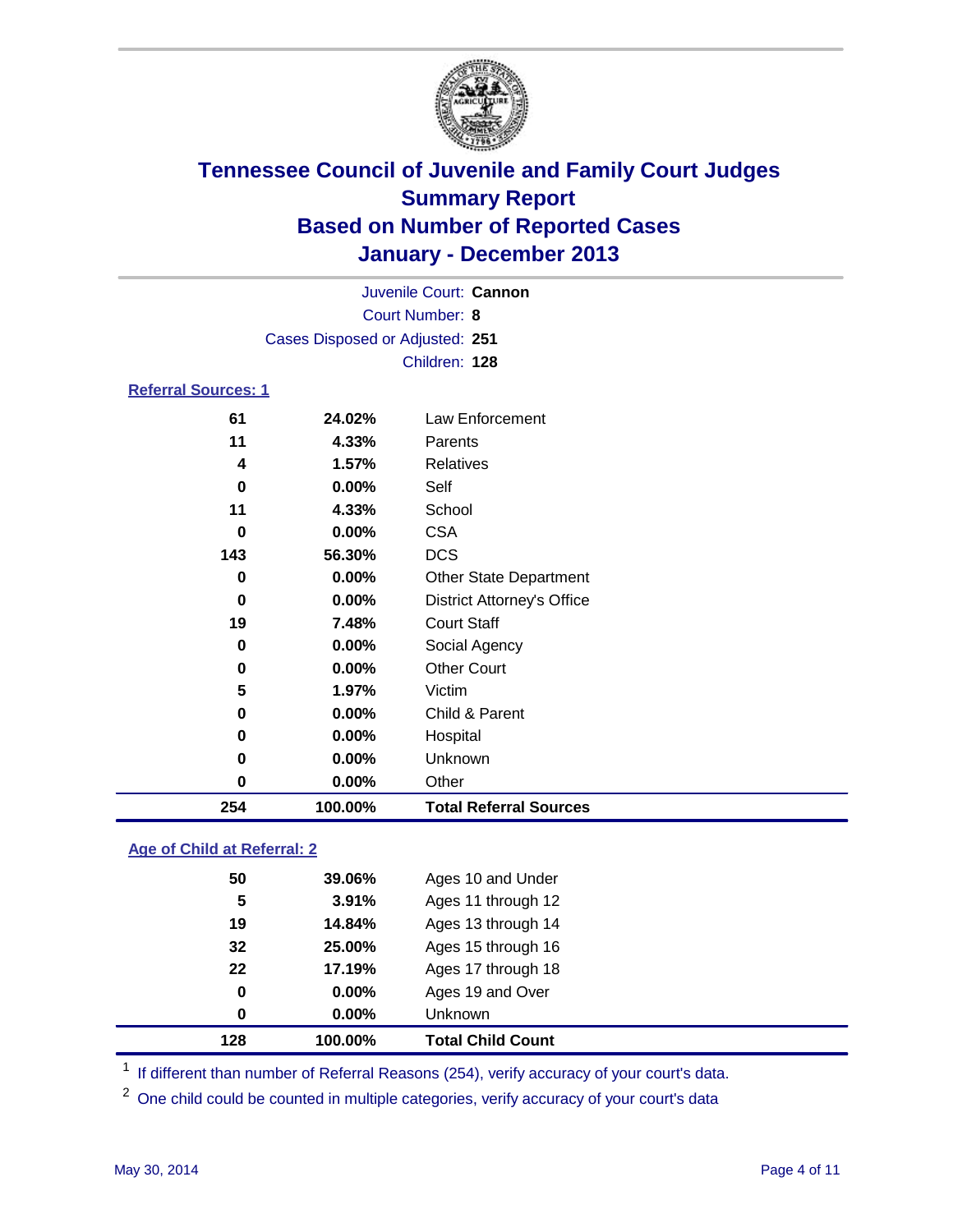

| Juvenile Court: Cannon                  |                                 |                          |  |  |
|-----------------------------------------|---------------------------------|--------------------------|--|--|
|                                         |                                 | Court Number: 8          |  |  |
|                                         | Cases Disposed or Adjusted: 251 |                          |  |  |
|                                         |                                 | Children: 128            |  |  |
| Sex of Child: 1                         |                                 |                          |  |  |
| 83                                      | 64.84%                          | Male                     |  |  |
| 45                                      | 35.16%                          | Female                   |  |  |
| $\bf{0}$                                | 0.00%                           | Unknown                  |  |  |
| 128                                     | 100.00%                         | <b>Total Child Count</b> |  |  |
| Race of Child: 1                        |                                 |                          |  |  |
| 125                                     | 97.66%                          | White                    |  |  |
| $\overline{\mathbf{2}}$                 | 1.56%                           | African American         |  |  |
| $\mathbf 0$                             | 0.00%                           | Native American          |  |  |
| $\bf{0}$                                | 0.00%                           | Asian                    |  |  |
| 1                                       | 0.78%                           | Mixed                    |  |  |
| $\mathbf 0$                             | 0.00%                           | Unknown                  |  |  |
| 128                                     | 100.00%                         | <b>Total Child Count</b> |  |  |
| <b>Hispanic Origin: 1</b>               |                                 |                          |  |  |
| 4                                       | 3.13%                           | Yes                      |  |  |
| 124                                     | 96.88%                          | <b>No</b>                |  |  |
| $\mathbf 0$                             | 0.00%                           | Unknown                  |  |  |
| 128                                     | 100.00%                         | <b>Total Child Count</b> |  |  |
| <b>School Enrollment of Children: 1</b> |                                 |                          |  |  |
| 90                                      | 70.31%                          | Yes                      |  |  |
| 38                                      | 29.69%                          | <b>No</b>                |  |  |
| $\mathbf 0$                             | 0.00%                           | Unknown                  |  |  |
| 128                                     | 100.00%                         | <b>Total Child Count</b> |  |  |

One child could be counted in multiple categories, verify accuracy of your court's data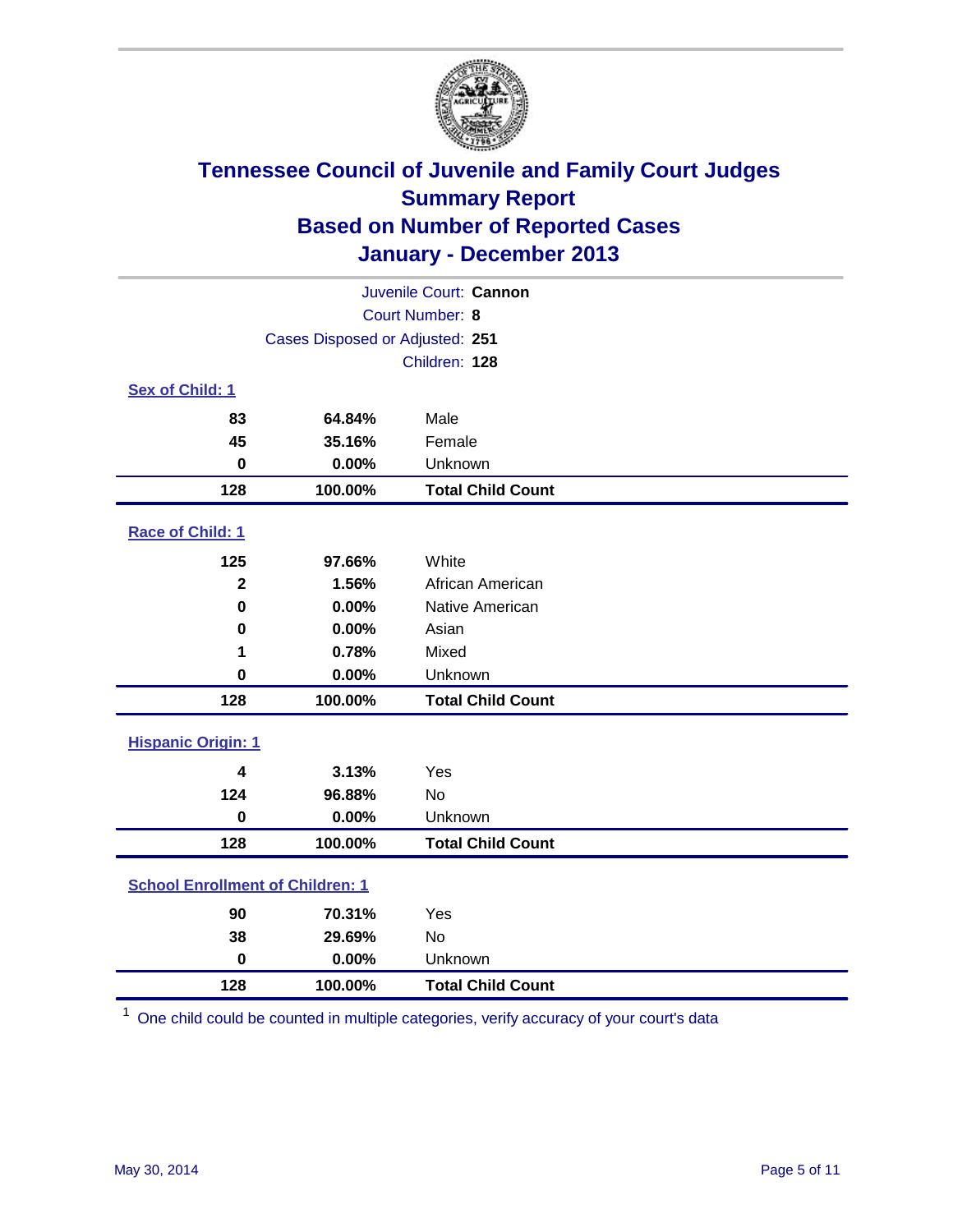

Court Number: **8** Juvenile Court: **Cannon** Cases Disposed or Adjusted: **251** Children: **128**

### **Living Arrangement of Child at Time of Referral: 1**

| 128 | 100.00%  | <b>Total Child Count</b>     |
|-----|----------|------------------------------|
| 0   | 0.00%    | Other                        |
| 0   | $0.00\%$ | Unknown                      |
| 0   | $0.00\%$ | Independent                  |
| 0   | 0.00%    | In an Institution            |
| 1   | 0.78%    | In a Residential Center      |
| 1   | 0.78%    | In a Group Home              |
| 13  | 10.16%   | With Foster Family           |
| 2   | 1.56%    | <b>With Adoptive Parents</b> |
| 34  | 26.56%   | <b>With Relatives</b>        |
| 11  | 8.59%    | With Father                  |
| 28  | 21.88%   | With Mother                  |
| 4   | 3.13%    | With Mother and Stepfather   |
| 1   | 0.78%    | With Father and Stepmother   |
| 33  | 25.78%   | With Both Biological Parents |
|     |          |                              |

### **Type of Detention: 2**

| 251 |     | 100.00%  | <b>Total Detention Count</b> |
|-----|-----|----------|------------------------------|
|     | 0   | $0.00\%$ | Other                        |
|     | 250 | 99.60%   | Does Not Apply               |
|     | 0   | $0.00\%$ | <b>Unknown</b>               |
|     | 0   | $0.00\%$ | <b>Psychiatric Hospital</b>  |
|     | 0   | 0.00%    | Jail - No Separation         |
|     | 0   | $0.00\%$ | Jail - Partial Separation    |
|     | 0   | 0.00%    | Jail - Complete Separation   |
|     | 1   | 0.40%    | Juvenile Detention Facility  |
|     | 0   | $0.00\%$ | Non-Secure Placement         |
|     |     |          |                              |

<sup>1</sup> One child could be counted in multiple categories, verify accuracy of your court's data

If different than number of Cases (251) verify accuracy of your court's data.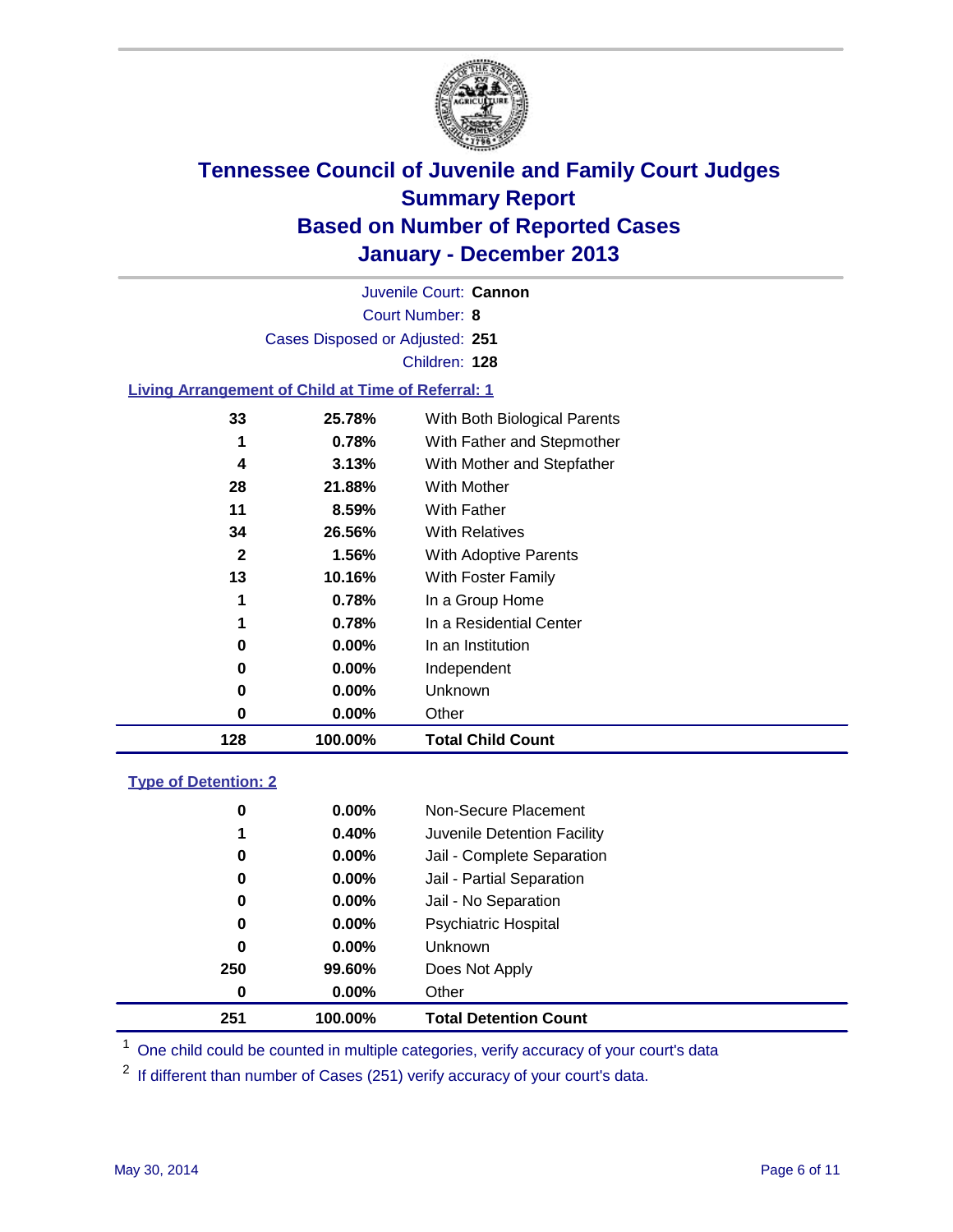

|                                                    | Juvenile Court: Cannon                        |                                     |  |  |  |  |
|----------------------------------------------------|-----------------------------------------------|-------------------------------------|--|--|--|--|
|                                                    | Court Number: 8                               |                                     |  |  |  |  |
|                                                    | Cases Disposed or Adjusted: 251               |                                     |  |  |  |  |
|                                                    |                                               | Children: 128                       |  |  |  |  |
| <b>Placement After Secure Detention Hearing: 1</b> |                                               |                                     |  |  |  |  |
| 0                                                  | 0.00%<br>Returned to Prior Living Arrangement |                                     |  |  |  |  |
| $\bf{0}$                                           | 0.00%<br>Juvenile Detention Facility          |                                     |  |  |  |  |
| 0                                                  | 0.00%                                         | Jail                                |  |  |  |  |
| 0                                                  | 0.00%<br>Shelter / Group Home                 |                                     |  |  |  |  |
| $\bf{0}$                                           | 0.00%                                         | Foster Family Home                  |  |  |  |  |
| $\bf{0}$                                           | 0.00%                                         | Psychiatric Hospital                |  |  |  |  |
| 0                                                  | 0.00%                                         | Unknown                             |  |  |  |  |
| 250                                                | 99.60%                                        | Does Not Apply                      |  |  |  |  |
| 1                                                  | 0.40%                                         | Other                               |  |  |  |  |
|                                                    |                                               |                                     |  |  |  |  |
| 251                                                | 100.00%                                       | <b>Total Placement Count</b>        |  |  |  |  |
|                                                    |                                               |                                     |  |  |  |  |
| <b>Intake Actions: 2</b>                           |                                               |                                     |  |  |  |  |
| 138                                                | 54.33%                                        | <b>Petition Filed</b>               |  |  |  |  |
| 1                                                  | 0.39%                                         | <b>Motion Filed</b>                 |  |  |  |  |
| $\mathbf 2$                                        | 0.79%                                         | <b>Citation Processed</b>           |  |  |  |  |
| 1                                                  | 0.39%                                         | Notification of Paternity Processed |  |  |  |  |
| 88                                                 | 34.65%                                        | Scheduling of Judicial Review       |  |  |  |  |
| $\bf{0}$                                           | 0.00%                                         | Scheduling of Administrative Review |  |  |  |  |
| 24                                                 | 9.45%                                         | Scheduling of Foster Care Review    |  |  |  |  |
| $\bf{0}$                                           | 0.00%                                         | Unknown                             |  |  |  |  |
| $\bf{0}$                                           | 0.00%                                         | Does Not Apply                      |  |  |  |  |
| $\bf{0}$                                           | 0.00%                                         | Other                               |  |  |  |  |

<sup>1</sup> If different than number of Cases (251) verify accuracy of your court's data.

If different than number of Referral Reasons (254), verify accuracy of your court's data.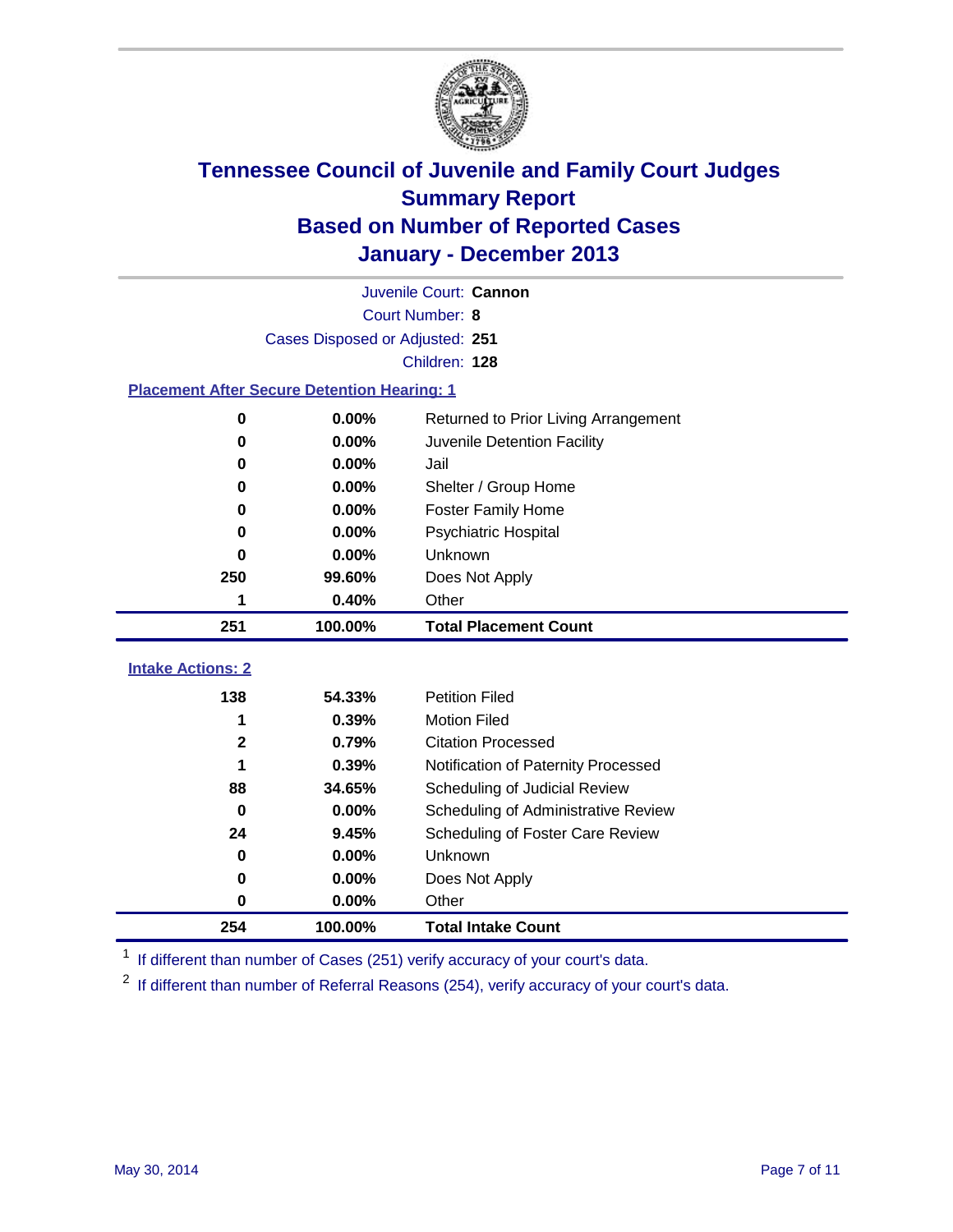

Court Number: **8** Juvenile Court: **Cannon** Cases Disposed or Adjusted: **251** Children: **128**

### **Last Grade Completed by Child: 1**

|             |                      | Too Young for School     |
|-------------|----------------------|--------------------------|
| 0           | 0.00%                | Preschool                |
| $\mathbf 2$ | 1.56%                | Kindergarten             |
| 0           | 0.00%                | 1st Grade                |
| 3           | 2.34%                | 2nd Grade                |
| 3           | 2.34%                | 3rd Grade                |
| 4           | 3.13%                | 4th Grade                |
|             | $\mathbf 2$<br>1.56% | 5th Grade                |
|             | 1.56%<br>2           | 6th Grade                |
| 8           | 6.25%                | 7th Grade                |
| 14          | 10.94%               | 8th Grade                |
| 14          | 10.94%               | 9th Grade                |
| 27          | 21.09%               | 10th Grade               |
| 13          | 10.16%               | 11th Grade               |
| 1           | 0.78%                | 12th Grade               |
| 0           | 0.00%                | Non-Graded Special Ed    |
| 0           | 0.00%                | <b>GED</b>               |
| 0           | 0.00%                | Graduated                |
| 0           | 0.00%                | Never Attended School    |
| 0           | 0.00%                | Unknown                  |
| 0           | 0.00%                | Other                    |
| 128         | 100.00%              | <b>Total Child Count</b> |

| <b>Enrolled in Special Education: 1</b> |  |  |
|-----------------------------------------|--|--|
|                                         |  |  |
|                                         |  |  |

| 128 | 100.00%  | <b>Total Child Count</b> |  |
|-----|----------|--------------------------|--|
| 0   | $0.00\%$ | Unknown                  |  |
| 119 | 92.97%   | No                       |  |
| 9   | 7.03%    | Yes                      |  |

One child could be counted in multiple categories, verify accuracy of your court's data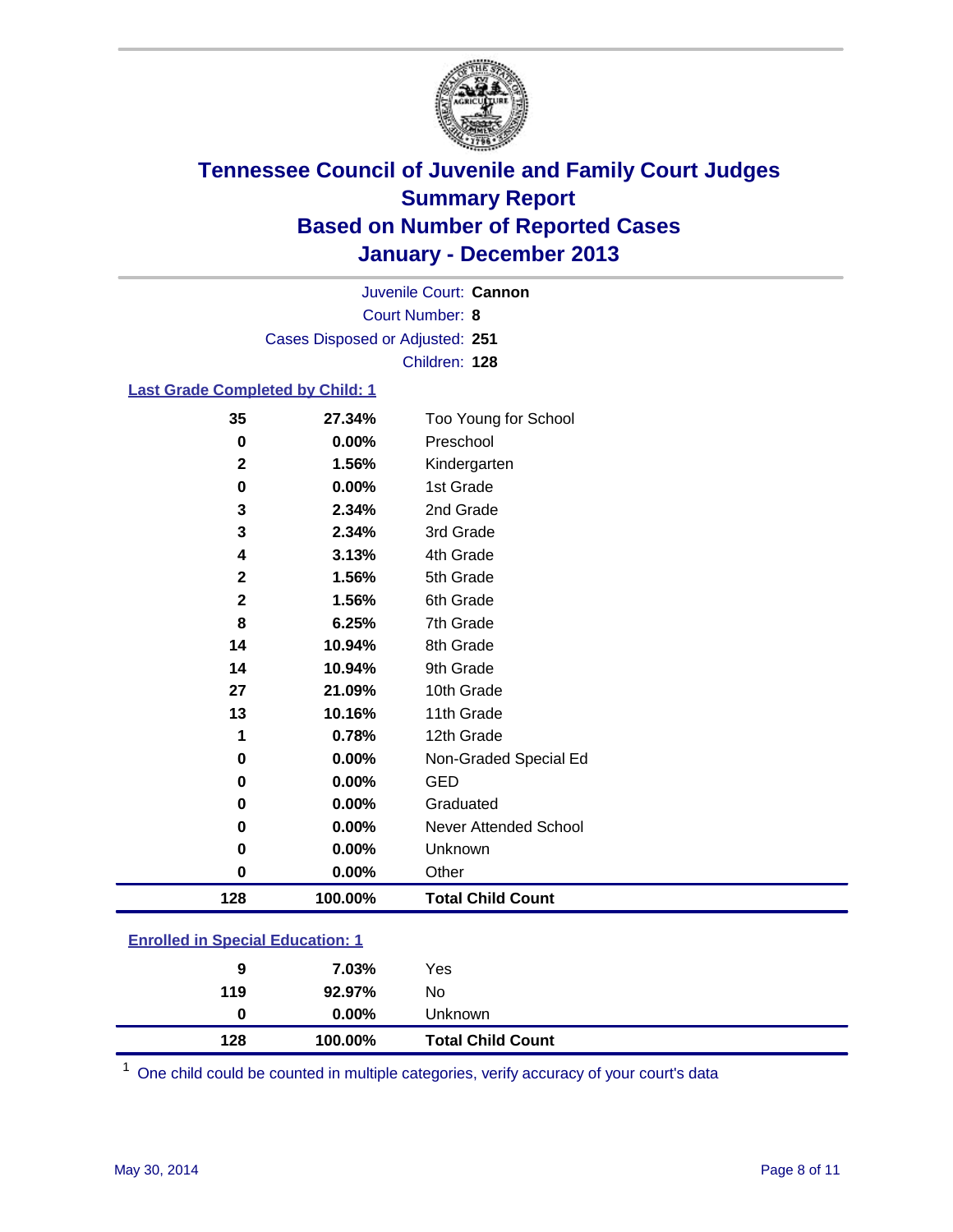

|                              |                                 | Juvenile Court: Cannon    |
|------------------------------|---------------------------------|---------------------------|
|                              |                                 | Court Number: 8           |
|                              | Cases Disposed or Adjusted: 251 |                           |
|                              |                                 | Children: 128             |
| <b>Action Executed By: 1</b> |                                 |                           |
| 230                          | 90.55%                          | Judge                     |
| 0                            | $0.00\%$                        | Magistrate                |
| $\bf{0}$                     | 0.00%                           | <b>YSO</b>                |
| 24                           | 9.45%                           | Other                     |
| 0                            | 0.00%                           | Unknown                   |
| 254                          | 100.00%                         | <b>Total Action Count</b> |

### **Formal / Informal Actions: 1**

| 11  | 4.33%    | Dismissed                                        |
|-----|----------|--------------------------------------------------|
| 0   | 0.00%    | Retired / Nolle Prosequi                         |
| 58  | 22.83%   | <b>Complaint Substantiated Delinquent</b>        |
| 14  | 5.51%    | <b>Complaint Substantiated Status Offender</b>   |
| 25  | 9.84%    | <b>Complaint Substantiated Dependent/Neglect</b> |
| 0   | $0.00\%$ | <b>Complaint Substantiated Abused</b>            |
| 0   | $0.00\%$ | <b>Complaint Substantiated Mentally III</b>      |
| 0   | $0.00\%$ | Informal Adjustment                              |
| 3   | 1.18%    | <b>Pretrial Diversion</b>                        |
| 0   | $0.00\%$ | <b>Transfer to Adult Court Hearing</b>           |
| 0   | $0.00\%$ | Charges Cleared by Transfer to Adult Court       |
| 13  | 5.12%    | Special Proceeding                               |
| 16  | 6.30%    | <b>Review Concluded</b>                          |
| 114 | 44.88%   | Case Held Open                                   |
| 0   | $0.00\%$ | Other                                            |
| 0   | $0.00\%$ | Unknown                                          |
| 254 | 100.00%  | <b>Total Action Count</b>                        |

<sup>1</sup> If different than number of Referral Reasons (254), verify accuracy of your court's data.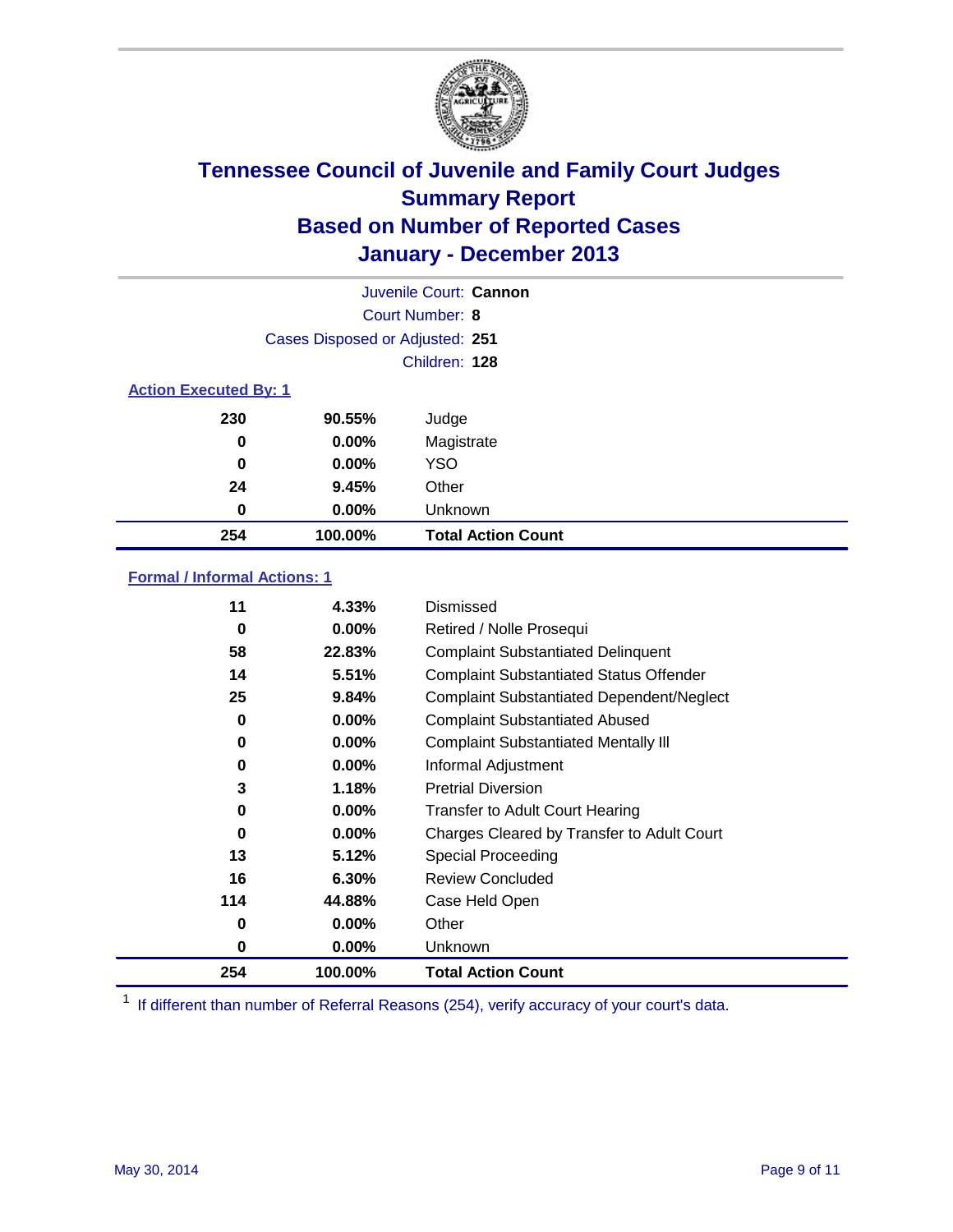

|                       |                                 | Juvenile Court: Cannon                                |
|-----------------------|---------------------------------|-------------------------------------------------------|
|                       |                                 | Court Number: 8                                       |
|                       | Cases Disposed or Adjusted: 251 |                                                       |
|                       |                                 | Children: 128                                         |
| <b>Case Outcomes:</b> |                                 | There can be multiple outcomes for one child or case. |
| 11                    | 3.61%                           | <b>Case Dismissed</b>                                 |
| 6                     | 1.97%                           | Case Retired or Nolle Prosequi                        |
| 0                     | 0.00%                           | Warned / Counseled                                    |
| 111                   | 36.39%                          | Held Open For Review                                  |
| 24                    | 7.87%                           | Supervision / Probation to Juvenile Court             |
| 0                     | 0.00%                           | <b>Probation to Parents</b>                           |
| 0                     | 0.00%                           | Referral to Another Entity for Supervision / Service  |
| 3                     | 0.98%                           | Referred for Mental Health Counseling                 |
| 4                     | 1.31%                           | Referred for Alcohol and Drug Counseling              |
| 0                     | 0.00%                           | Referred to Alternative School                        |
| 0                     | 0.00%                           | Referred to Private Child Agency                      |
| 0                     | 0.00%                           | Referred to Defensive Driving School                  |
| 0                     | 0.00%                           | Referred to Alcohol Safety School                     |
| 5                     | 1.64%                           | Referred to Juvenile Court Education-Based Program    |
| 0                     | 0.00%                           | Driver's License Held Informally                      |
| 0                     | 0.00%                           | <b>Voluntary Placement with DMHMR</b>                 |
| 0                     | 0.00%                           | <b>Private Mental Health Placement</b>                |
| 0                     | 0.00%                           | <b>Private MR Placement</b>                           |
| 0                     | 0.00%                           | Placement with City/County Agency/Facility            |
| 2                     | 0.66%                           | Placement with Relative / Other Individual            |
| 6                     | 1.97%                           | Fine                                                  |
| 1                     | 0.33%                           | <b>Public Service</b>                                 |
| 4                     | 1.31%                           | Restitution                                           |
| 0                     | 0.00%                           | <b>Runaway Returned</b>                               |
| 1                     | 0.33%                           | No Contact Order                                      |
| 0                     | 0.00%                           | Injunction Other than No Contact Order                |
| 0                     | 0.00%                           | <b>House Arrest</b>                                   |
| 0                     | 0.00%                           | <b>Court Defined Curfew</b>                           |
| 0                     | $0.00\%$                        | Dismissed from Informal Adjustment                    |
| 0                     | 0.00%                           | <b>Dismissed from Pretrial Diversion</b>              |
| 0                     | $0.00\%$                        | Released from Probation                               |
| 0                     | 0.00%                           | <b>Transferred to Adult Court</b>                     |
| 0                     | $0.00\%$                        | <b>DMHMR Involuntary Commitment</b>                   |